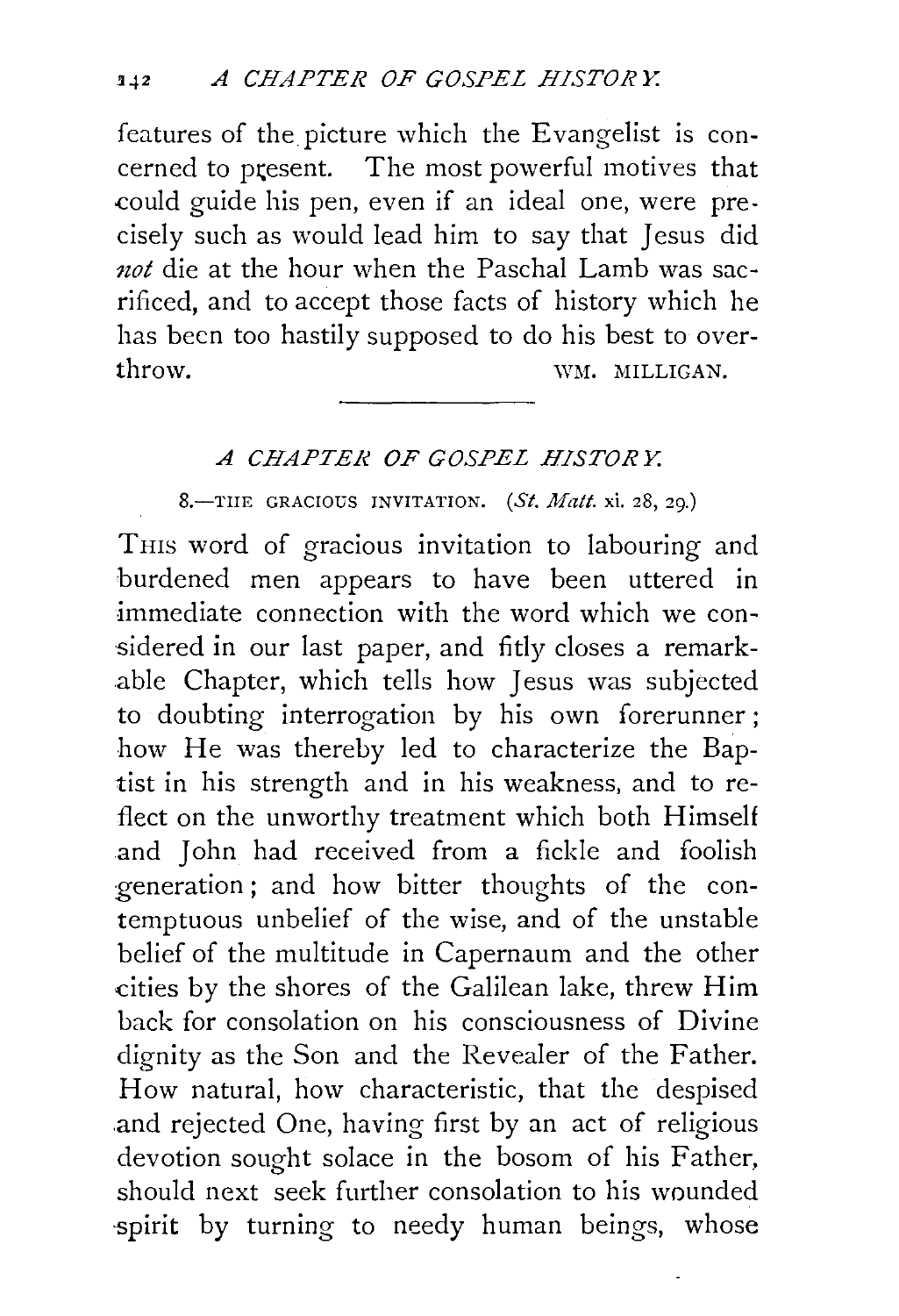condition was such as to make them ready to give Him and his evangel welcome! For the Son of God is also Son of Man, and He is not content with getting sympathy from the Lord of heaven and earth ; He must also have the satisfaction of *giving·*  sympathy and succour to miserable men. His loving heart yearns to meet with some who shall not criticize merely, but believe ; and, believing, find rest. Therefore, having spoken to his Father in audible prayer, alone in spirit though outwardly surrounded. by many who heard the mysterious words, He suddenly changes his tone, and addressing Himself to his followers, says, "Come unto me, all ye labouring and burdened ones, and  $I$  will cause you to rest. Take my yoke upon you, and learn of me; for I am meek and humble in heart: and ye shall find rest unto your souls. For my yoke is kindly, and my burden is light."

These words were meant for all ages and for all men. The Speaker has just claimed for Himself a position of central and absolute importance in the world as the Mediator between God and man ; and we are entitled to assume that his words are meant ·in the most comprehensive sense as having a worldwide range, as spoken to all men in all ages, as · referring to all sorts of burdens, and as promising absolute perfect rest. More than any other words of Jesus in the Gospels these possess the fundamental attributes of the Christian religion, spirituality and universality. The Son of Man addresses Himself to humanity with reference to all that pertains to humanity's deepest well-being. He speaks, indeed, immediately to the people round about Him, but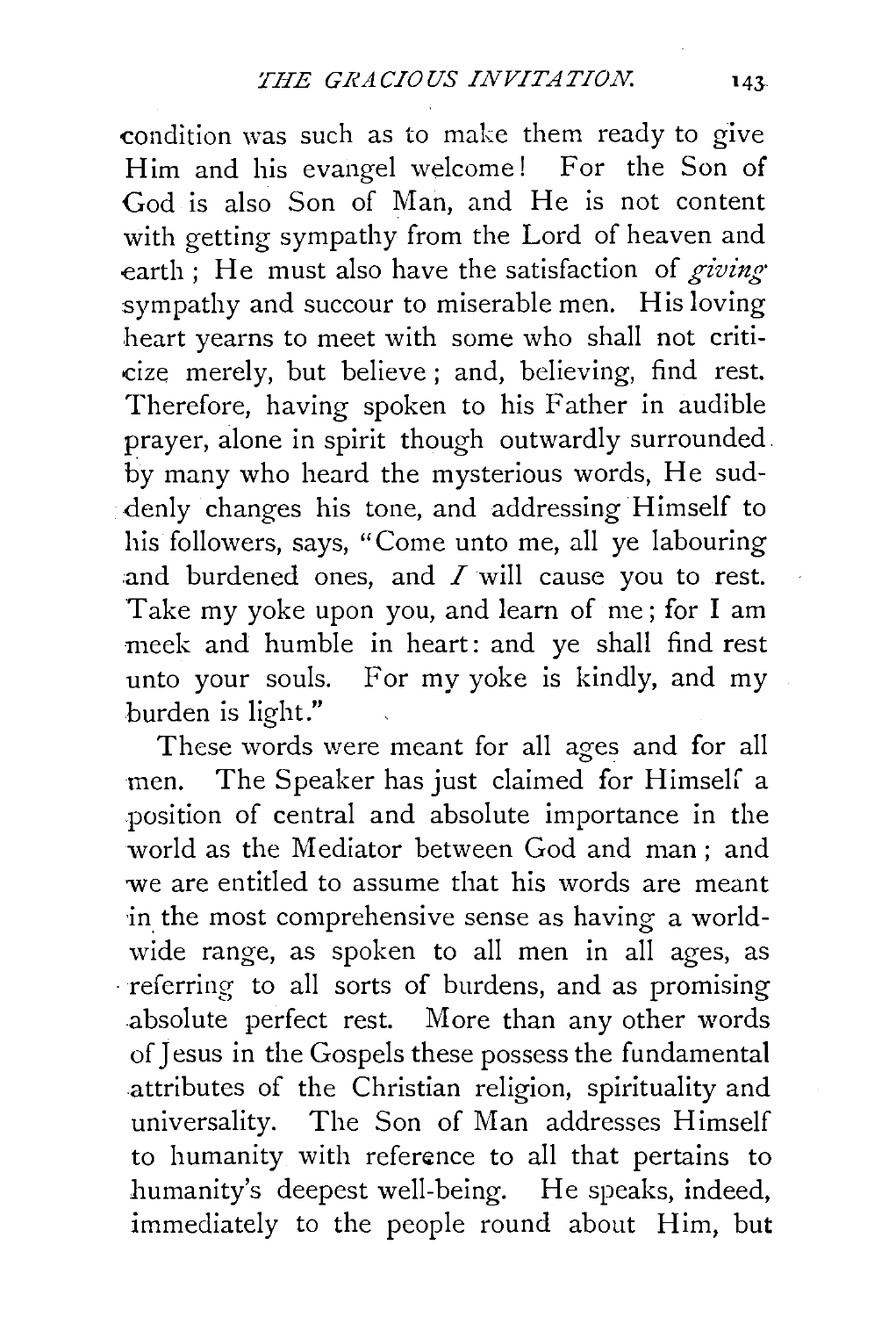not to them alone ; but to the children of sorrow everywhere and in all time, whom sorrow has made wise enough to hunger for salvation and to welcome a Saviour. His ideal audience is humanity at large; and He, the Son of Man, connected by human ties with the race, hopes to get a patient appreciative hearing from all the heavy-laden among them ; from all who realize and lay to heart man's miserable plight as a creature burdened with sorrow, and care, and sin, and guilt, and ignorance, and doubt, and darkness. As the ages run on, may the tender . loving voice of the Redeemer meet fitting response in many hearts, and bring peace to many souls!

As we remarked in our last paper, a recent writer on the life of Jesus has endeavoured to characterize the spirit of this passage, in contrast to the words going before, by the phrase, " Humility in the midst of elevation."<sup>1</sup> And there obviously is a contrast between the two utterances. Yet the contrast is relative only; for the dignity, the transcendent importance, of the Speaker is strongly, though indirectly. asserted even here, where it is the humility of the Speaker that is accentuated. Come to me, says Jesus, and  $I<sup>2</sup>$  will give you rest-claiming for Himself ability to do what no other had yet been found able to accomplish. The summons to take up his yoke also implies an assumption of superiority on the Speaker's part. The "yoke " meant is that which a master imposes on a disciple, or a lord upon a servant : he who takes up the yoke consents to become the Speaker's scholar, and to learn of Him. True there follow the marvellous words, ''for I am

<sup>\*</sup> Keim, *Jesu von Nazara*, ii. 391. <sup>2</sup> Káyŵ. The "I" is emphatic.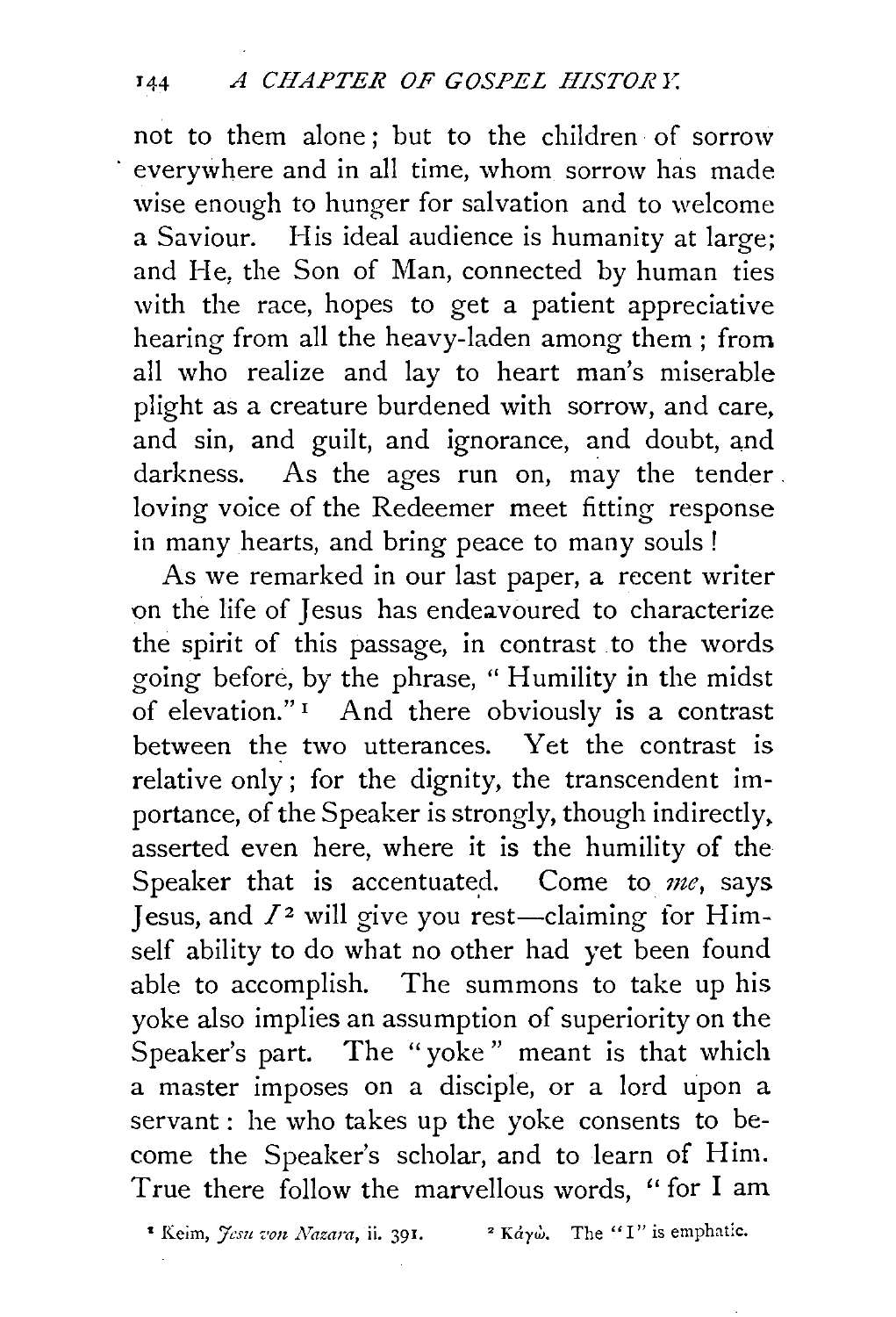meek and humble in heart," the very sound of which is soothing and rest-giving ; but in the very act of uttering the words the meek and lowly One plays the part of Master. Here, as in the scene of the feet - washing, the Pattern of meekness prescribes Himself as a pattern, and so in effect asserts his lordship.

The Speaker being the Lord and Saviour of men, and the ideal audience the sinful and suffering sons of Adam, it is obvious that the gracious invitation may legitimately be made the subject of a very comprehensive exposition, far exceeding the limits of a purely historical exegesis which aims at nothing more than ascertaining what meaning the first hearers were likely to take out of the words. We may give the burden of man and the needed rest the widest definition, and bring them so defined to the text, and put them into it and take them out of it again. Such exegesis, which takes out of texts what we have previously put into them, is often very profitless, but in the present instance to interdict it might well seem a wrong done to the weary and sore distressed; and to restrict the expositor to a purely historical interpretation may not unnaturally be regarded as dooming him to humiliating failure. But, alas ! expound as we please, with large or with limited scope, shortcoming is inevitable ; for who is sufficient to unfold this utterance of the Blessed One? who can tell all that was in his heart when He spake the precious words? who can adequately conceive or express the bliss which it was in his heart and in his power to impart ?

We shall try to give a mere hint, first, of what this VOL. VI. 10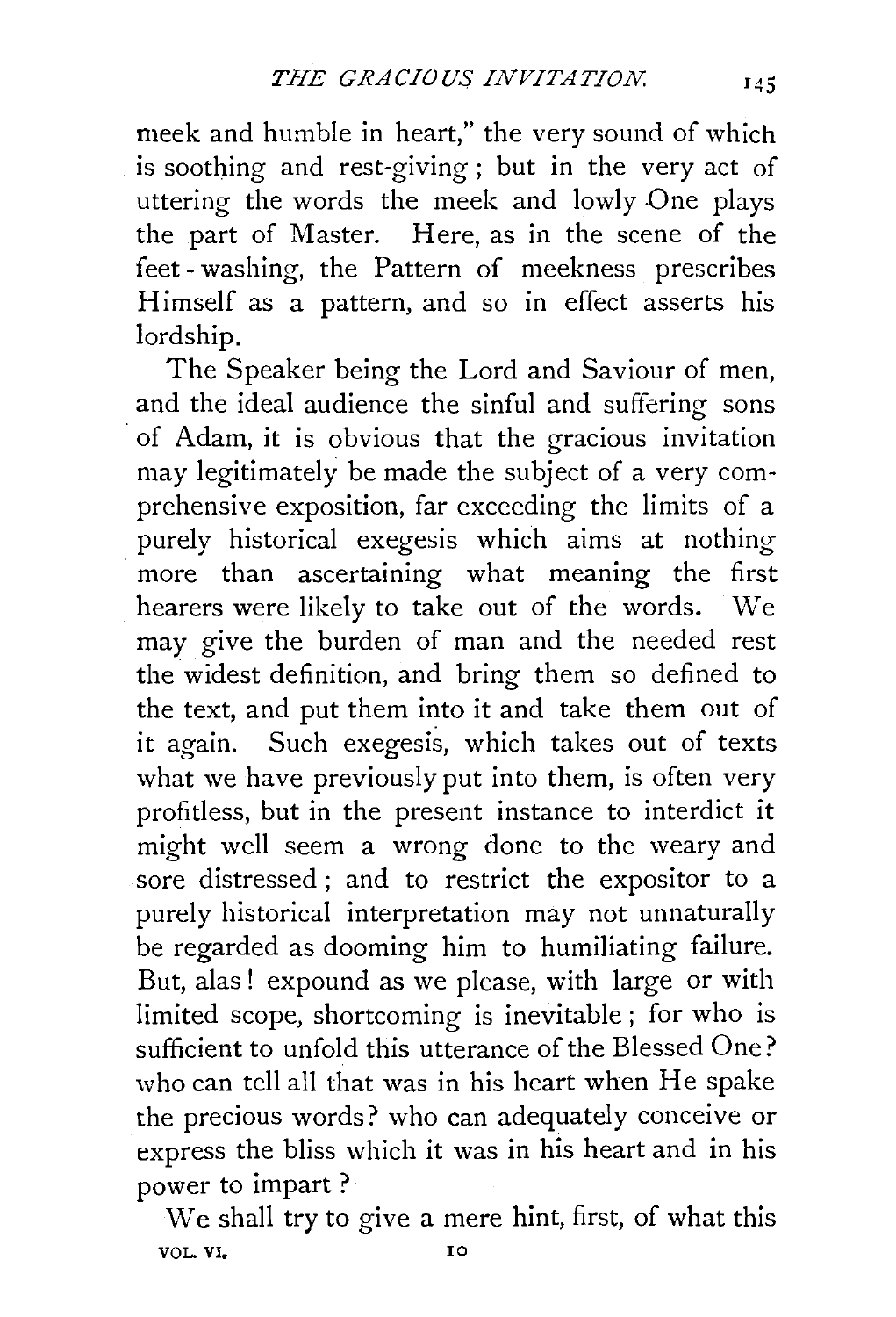word of the Lord Jesus meant for its first hearers; and, next, what it means. now and evermore for humanity at large.

The word "yoke" suggests the thought that Jesus had in his mind a contrast between Himself and the Rabbis or scribes, the "wise and understanding people" of whom He had previously spoken. These wise men were teachers of the law, and their disciples, in current Jewish phrase, bore their yoke. And the yoke which these masters of the law imposed on their disciples was anything but an easy and kindly one, as we know from the testimony of our Lord Himself. "They bind," He said, "heavy burdens and grievous to be borne, and lay them on men's shoulders."<sup>1</sup> It is highly probable, therefore, that, having these legal teachers and their grievous yoke in view, Jesus here invites men who feel the legal yoke galling their spirits to come to *Him*, that they may find that which they have not found with the Rabbis-rest. Those who have already come to Him are for the most part persons happily ignorant of the law-babes. He now invites to join their company those who do know the law, and to whom knowledge has brought only weariness, sorrow, and vexation of spirit. That such persons existed in those days, the words above quoted from another part of Matthew's Gospel sufficiently attest; and that Christ felt compassion for them, is also plain from the same words, and might be taken for granted without any express evidence. What class of men were more likely to awaken sympathy in Christ's heart than those who groaned under the burden of

r Matt. xxiii. 4·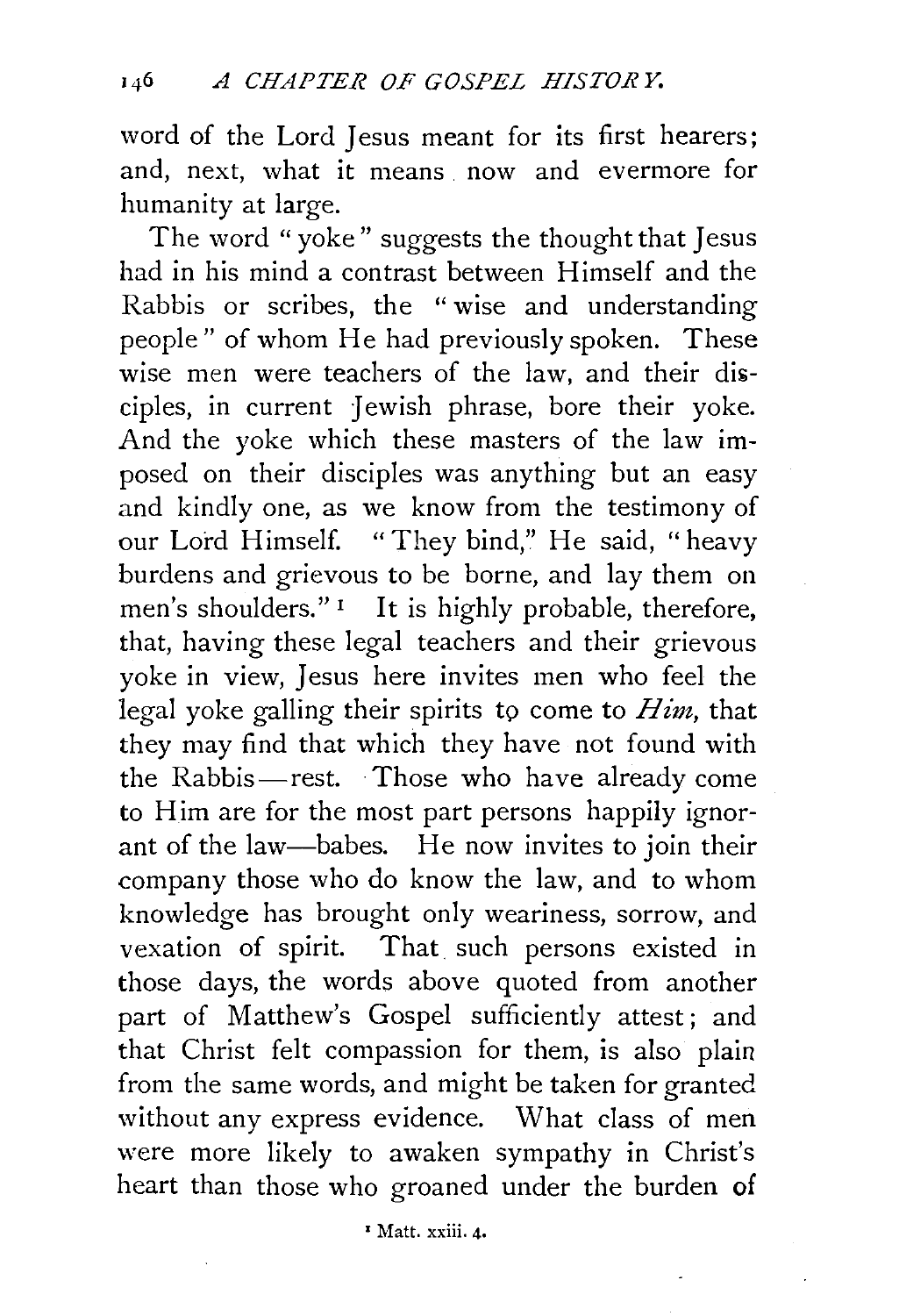*legalism-a* burden which Peter in after days described as a "yoke which neither our fathers nor we were able to bear"?<sup>1</sup> Such burdened ones, then, Jesus invites to come to Him-men who have been instructed in all the details of a complicated ritualistic system, made more complicated by the traditions of the elders, and have been trying to order their lives in accordance with it, and who have found the task wearisome and vain, a very labouring for the fire : .and He assures them of rest if they will but take his yoke upon them. 2 And whence this mighty differ- ·ence between his yoke and that of the scribes and Rabbis? Hence: taking his yoke means *learning of Him.* " Learn of me:" that is, not merely accept •me as your teacher, but learn *me* as your lesson. Put my life, my spirit, myself, in place of the complicated legal system the scribes have taught you. ·Christ invites to admiration, love, imitation of Himself-a living  $law_i$ , in place of irksome compliance with a thousand dead mechanical rules. Surely an immense relief to the human spirit, thus to be delivered from a vain conversation received by tradition from the fathers, and to have the conscience purged from dead works to serve the loving Son of God ! What a difference between loving One full ··of grace and truth, the incarnation of Divine Love and Wisdom, and the treadmill life of the poor legalist who scrupulously strives to fulfil the behests ·of the Mosaic statute-book, and the precepts of Rabbis over and above ! Especially easy does the yoke of the Christian disciple appear when the law of Christ, ·Christ's own moral excellence, is summed up in two

<sup>&</sup>lt;sup>2</sup> Meyer and Neander both take this view.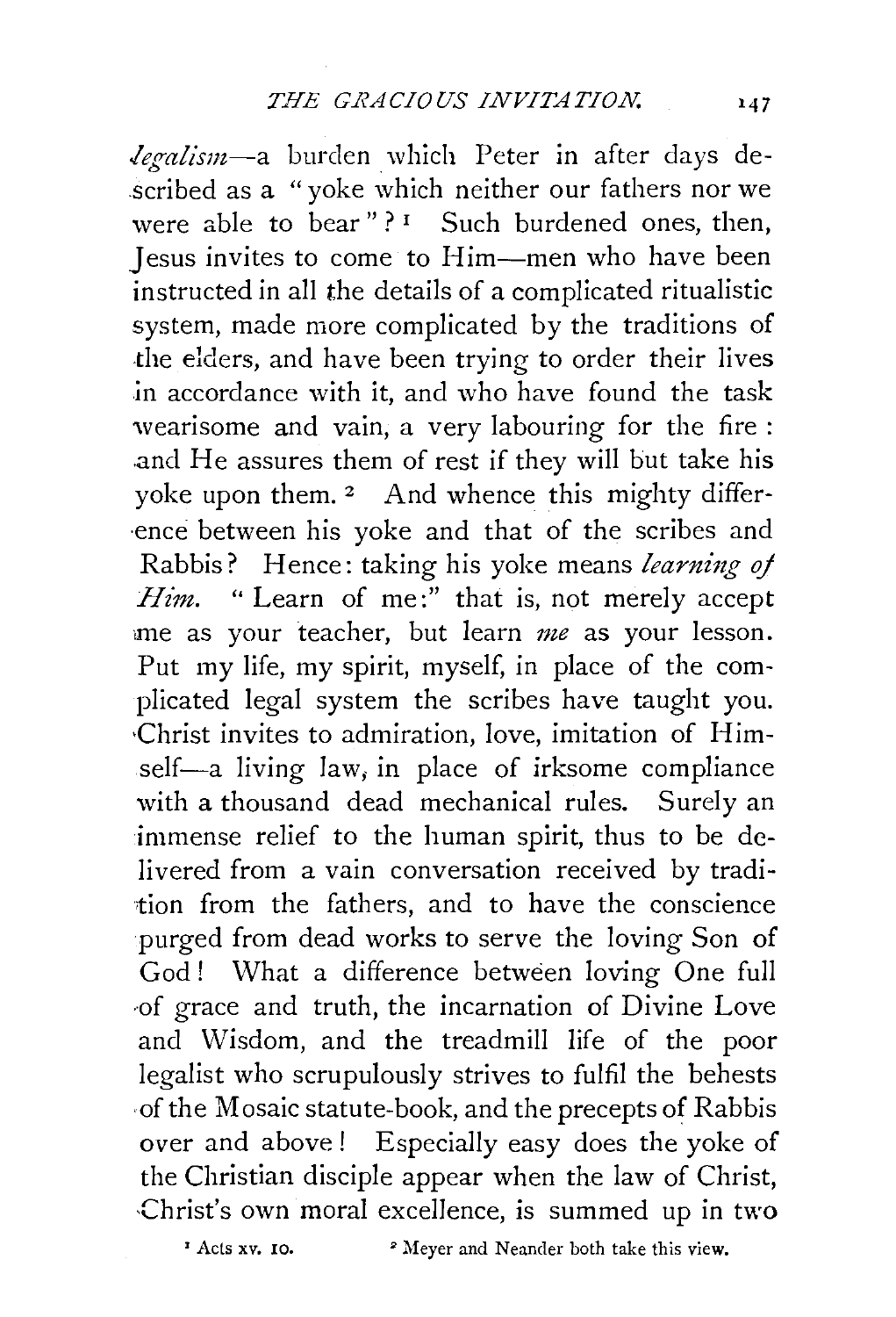words-" meek" and "humble in heart." The oneepithet ( $\pi \rho a\dot{v}$ ) denotes patience under the ills of life, the other ( $\tau a \pi \epsilon \nu \delta s \tau \hat{\eta} \kappa a \rho \delta \hat{\alpha} a$ ), the condescension of love which stoops to the meanest positions and functions in order to bless others.<sup> $I$ </sup> But who can doubt that that heart has attained unto rest in which dwell the graces of patience and charity ? The very peace of God, Christ's own peace, reigns there, in all situations and amid all trials.

Jesus adds, " For my yoke is easy, and my burden. is light." And so it will be found to be by the man who has learned of Christ to the effect of being meek and humble. But here an objection naturally· suggests itself. Is it not difficult to attain untopatience and the humility of a holy heavenly charity? Is it not even more easy to comply with any number of legal rules than to be humble, loving, patient ? And if so, how can Christ's yoke be called easy, kindly, and his burden light? In reply we say it is: difficult to be Christ-like; yet it cannot be said of Christ's ·yoke, as of that of the scribes, that it is irksome or galling. However difficult Christ's commandments may be to keep, they are, as the Apostle John says, not *grievous*; for it must be carefully noted that difficult and grievous are by no means synonymous. A law may be difficult to fulfil, and yet not grievous or burdensome to the spirit; a. moral system may be very high pitched, yet not oppressive. In fact there is a sense in which it may be said that the loftier the morality the less burden-

<sup>&</sup>lt;sup>1</sup> Olshausen (Comment. *in loc.*) distinguishes between *ταπινός τη καρδία* andi  $\pi r \omega \chi$ og  $r \tilde{\omega} \pi \nu i \psi \mu$ art, regarding the latter as a predicate of sinful men, and not: applicable to Christ.'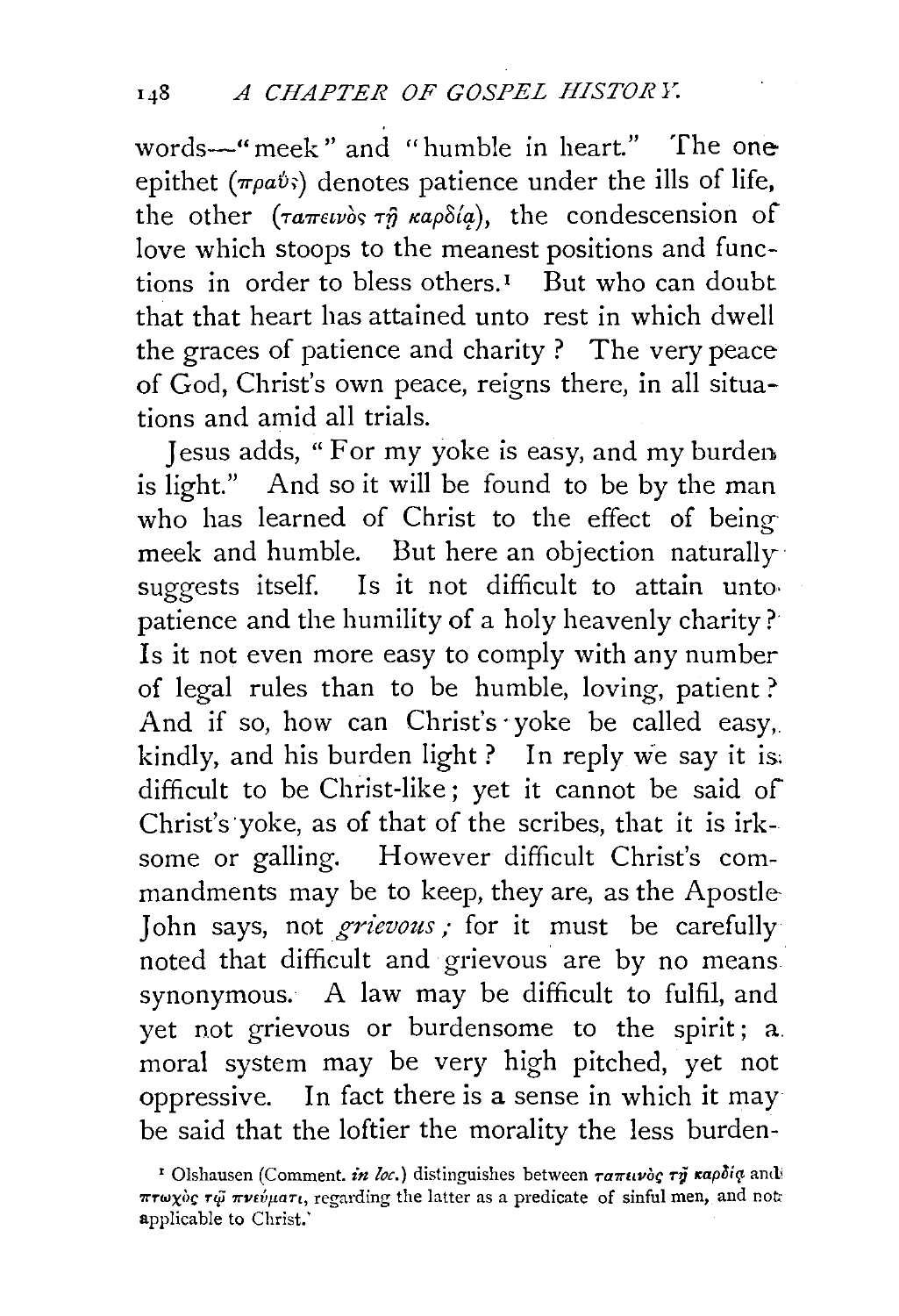some it is. Just as the atmosphere is heavier in the valleys than on the mountain tops, so a low-pitched ·ethical system lies heavier on the human spirit than Gne which sets the ideal of life very high. "Be ye perfect, as your Father in heaven is perfect," is not .an easy precept to keep ; but who does not see that it is a less grievous commandment to any rightminded man than were one enjoining that we should not rise higher in conduct than the. low moral level of pagan divinities ? It is not the moral loftiness of a commandment which makes it burdensome or grievous. A commandment may be grievous either because of the arbitrary unreasonable nature of its -contents, or because of the compulsory nature of its motive, or because of the indisposition of the person to whom the commandment is given. From the first cause the commandments of the scribes were grievous: they were essentially arbitrary and unreasonable. From a similar cause even the ceremonial law was grievous. That law was not indeed unreasonable, but it was a law suited to a state in which the capacity for appreciating reasons was not yet developed, and it became very irksome when that childish stage was passed. From the second cause, .any law, even one in its own nature most reasonable, may be grievous. Every commandment is grievous when the motive in closest contact with the conscience is the fear of penalty. Terrorism, intimidation, makes all laws-the laws of the family, the laws of the school, the laws of the land, the laws of God-burdensome. The laws of the land, however just, are grievous to one who is induced to keep them solely by the fear of the gaol, the reformatory,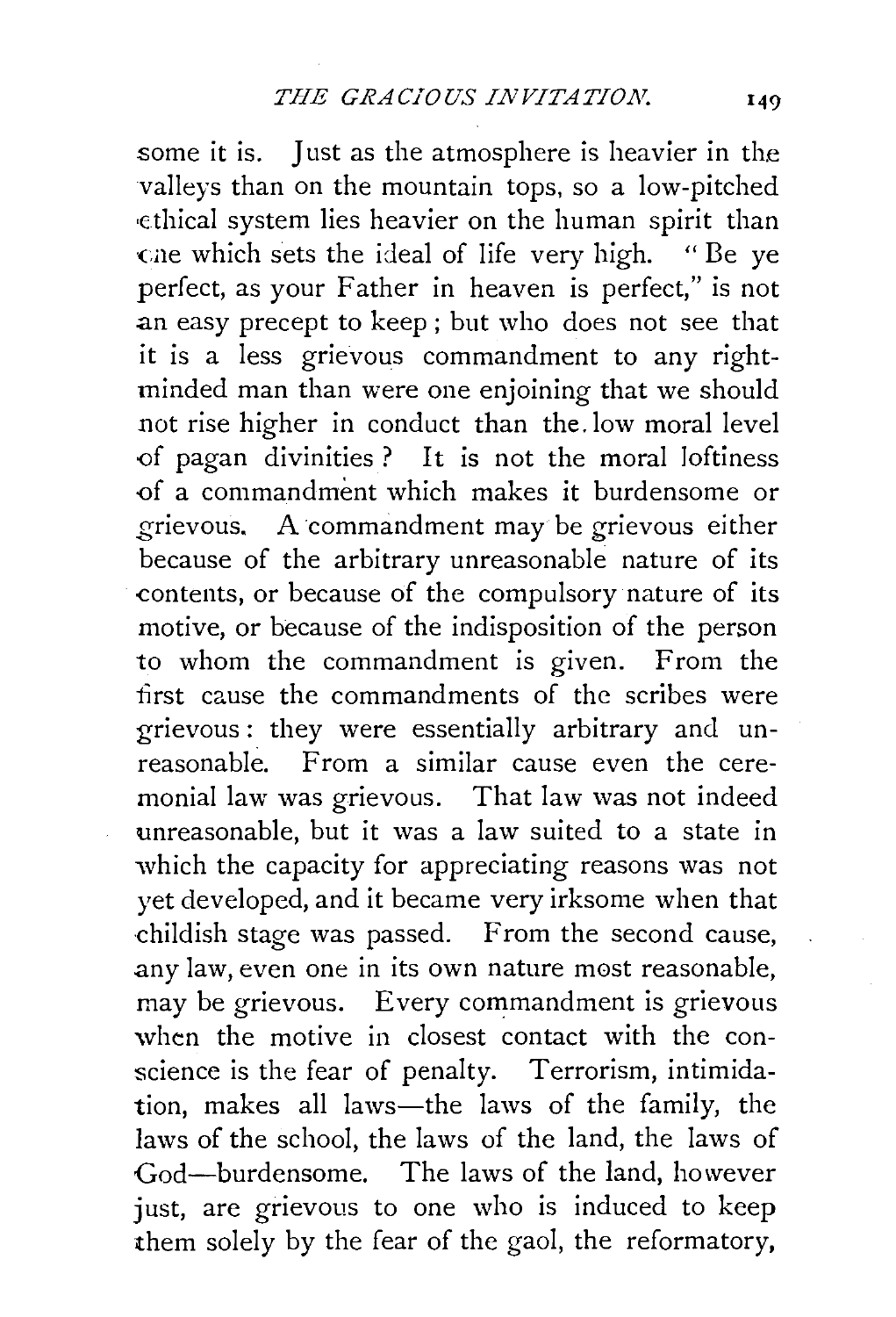or the gallows. They are not grievous to one who delights in a sober righteous life, because he never thinks of the penalty, but does the right because he loves it. In this sense we are to understand the statement of the Apostle Paul, '' The law is not made for a righteous man, but for the lawless and disobedient." The law, with its penal sanctions, is made for those who, but for the penalty, would do the things which are contrary to the law; not for those who, without regard to the penalty, do of their own accord the things contained in the law, From the third cause, indisposition in the subject, laws not only eminently reasonable, but which seek to ensure obedience only by the sweetest persuasives. may be burdensome. The first commandment, "Thoushalt have no other gods before me," enforced by the reason annexed, " I am the Lord thy God, who have brought thee out of the land· of Egypt, out of the house of bondage," was in itself the opposite of grievous. But to a people whose sojourn in Egypt had made them familiar with the worship of the sacred ox, it was an irksome thing to be required to have no other God save Him who had delivered them out of the hands of their oppressors. God's most reasonable requirement was as burdensome to the indisposed minds of the people of Israel as the tables of stone on which the Ten Commandments were written. Indisposition will make any code of morals, however holy, just, and good, a very table of stone ; and it needs that the law should be written on the heart in order that all sense of grievousness. may be removed, which accordingly was promised as a characteristic blessing of the new covenant.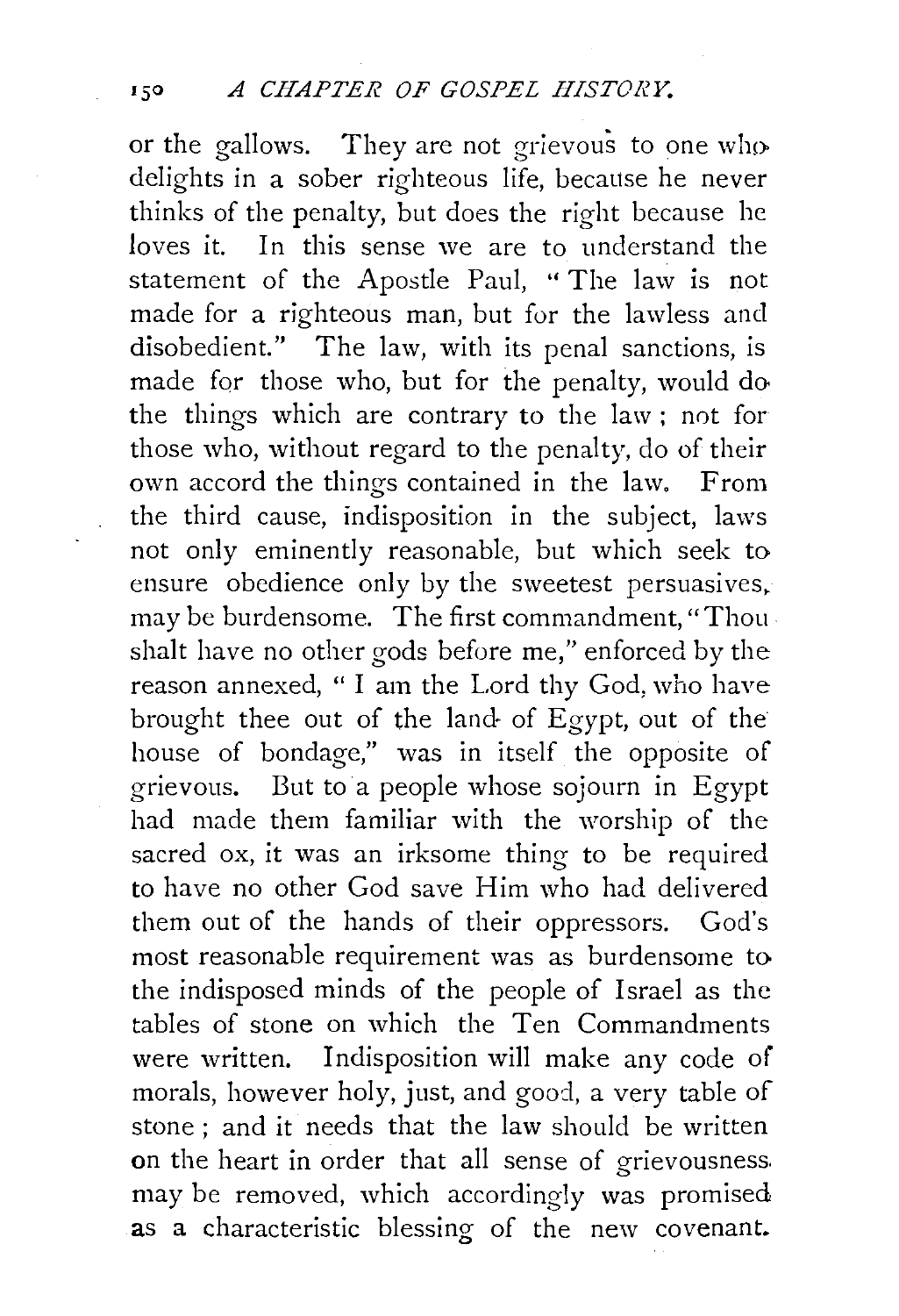"I will put my law in their inward parts, and write it in their hearts "--not on tables of stone, as of old.

None of these causes of grievousness come into play in connection with Christ's yoke. His law is in the first place characterized by " sweet reasonableness." His moral sayings commend themselves at once to our hearts and consciences as good, acceptable, and perfect. Easy to keep they certainly are not; the opposite is plainly declared in the words spoken to the disciples on the occasion of the feetwashing: "If ye know these things, happy are ye if ye do them." Still, Christ's commandments, however difficult, are not grievous. In the language of the Psalmist, his righteousness is like the great mountains, high, difficult to climb, yet objects of never-ceasing admiration, and by their very altitude provoking desire to make the ascent, and drawing the enthusiastic climber by an irresistible attraction upward toward their snowy summits. Then, secondly, Christ could say with truth, "My yoke is easy, and my burden is light," because the motives He appeals to are not compulsory, but persuasive. One, the only one expressly alluded to, is his own example-" Learn of me, I am meek and lowly in heart; be as I am." In this respect Jesus stands in marked contrast to the scribes. They bound heavy burdens and grievous to be borne, and laid them on men's shoulders, *but they themselves would not move them with one of their fingers.* He, on the other hand, said to his disciples, Imitate me ; and by placing all duty in imitation of Himself, He made his yoke easy: for what disciple will complain who is required simply to be as his master? Another motive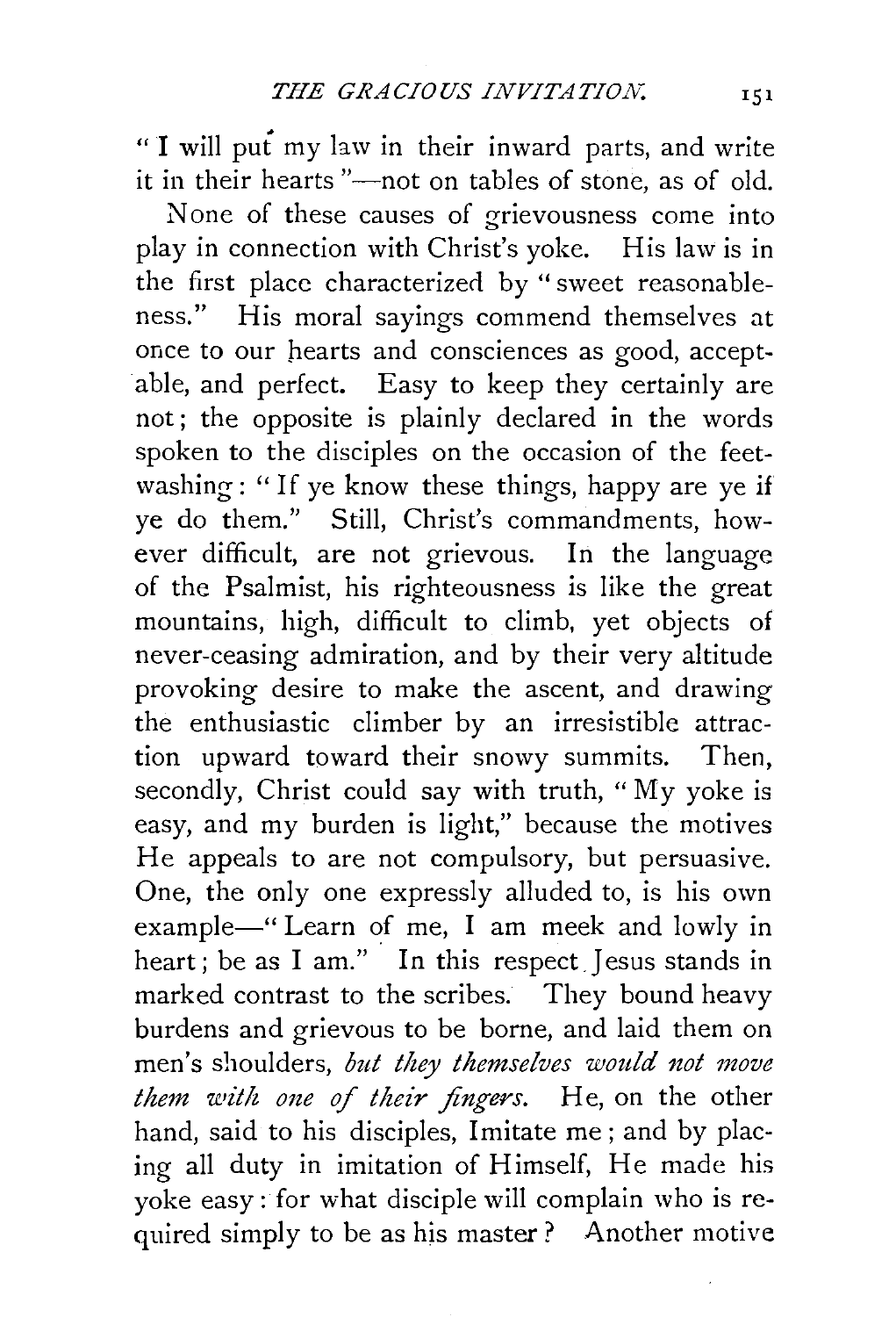not referred to in the text (though it is latent in the words "humble in heart," "He humbled himself, and became obedient, even unto death"), but well known to Christians now, is gratitude for the blessing of redemption, for relief from the burden of guilt. Paul alludes to this motive when he says, " I beseech you, by the mercies of God, that ye present your bodies a living sacrifice ; " and again, " Ye are bought with a price; therefore glorify God in your body;" and once more, " The love of Christ constraineth us." The power of this motive was not unknown to some . even in Christ's own lifetime, as, *e.g.,* to the woman "who was a sinner," and who afterwards appears to have joined those who followed Him and ministered unto Him of their substance.<sup>1</sup> Admiration, gratitude, surely these are motives fitted to make the burden of obedience light ! Our Master and Lord has recourse not to intimidations but to *inspirations*, the inspiration of a lofty moral ideal realized in Himself, and the still more powerful inspiration that proceeds from the cross. Surely these inspirations ought to make his yoke easy and kindly! Surely meditation on the life and death of Christ ought to be as wings, helping us to soar to the mountain heights of duty ; or as military music, inspiring courage, banishing fear, and causing us to march to battle and hardship and danger with a light step and a gay cheerful spirit! Arduous, difficult, the Christian life will be found to be by all who earnestly attempt it. But in this respect it is not singular. All things *noble* are difficult. Art is difficult, as well as Christian holiness. But it is no hardship to the artist to be required to excel in his

<sup>*x*</sup> Luke vii. 37;  $cf.$  viii.  $I-3$ .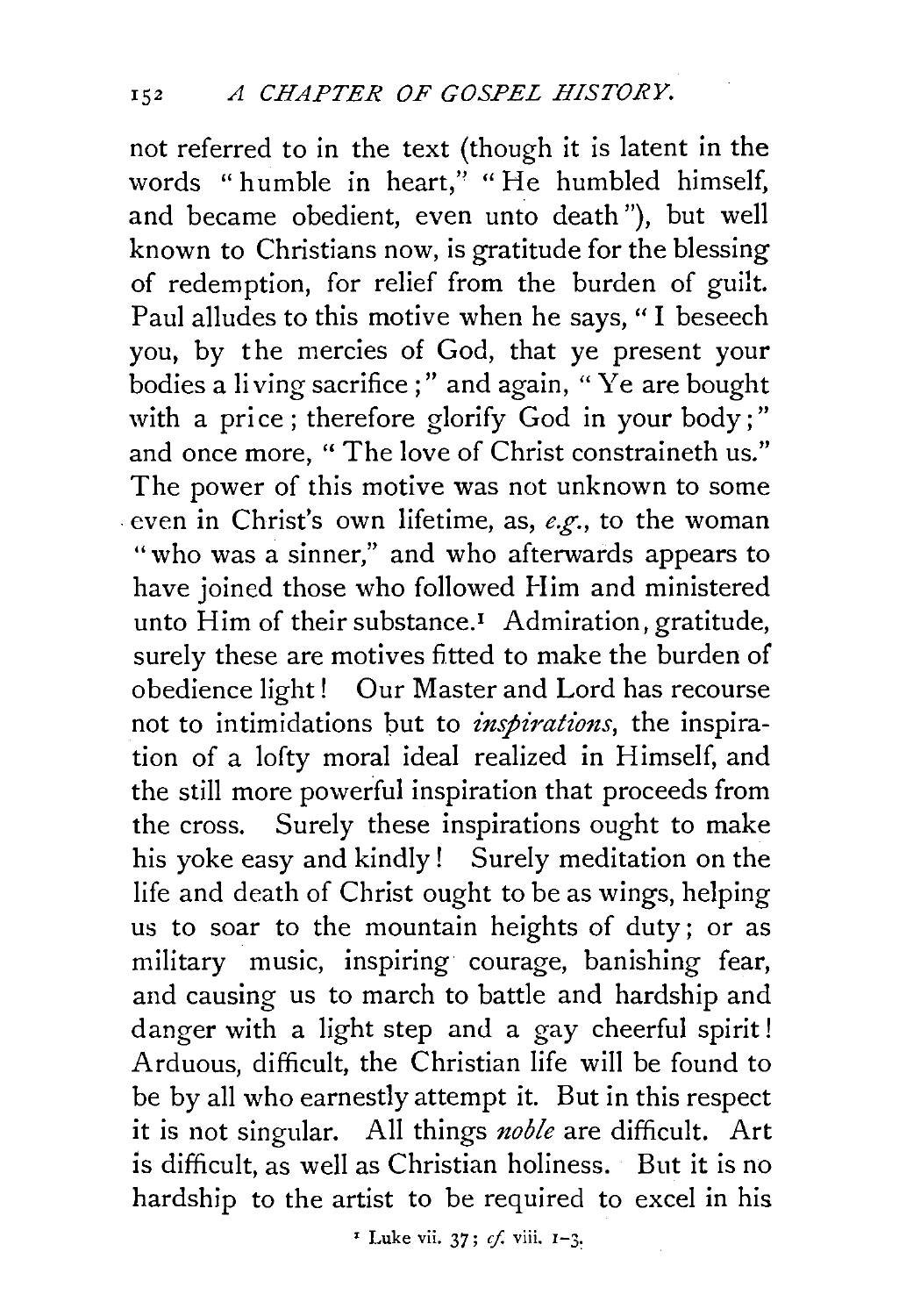art. He imposes on himself the obligation, without waiting for the commandment of a master. His own ideal obliges him ; and if that ideal has been suggested to him by the study of the works of a famous master, the fact does not discourage, but rather stimulates. The ideal and the example together stimulate him to effort, and give him no rest till he have reached a tolerable approximation to both. Even so is it with all genuine disciples of Jesus. As for those who are not genuine disciples, we take no account of them. Were we to include them among the number of disciples, we should have to admit that Christ's yoke, like other yokes, may be made grievous through indisposition. As a matter of fact there are multitudes of so-called Christians to whom, from this cause, Christ's yoke is grievous; knowing their Lord's will, but unwilling to do it; not in sympathy with the heroic unworldly spirit of Christian morality, content with the morally commonplace, and living as mere drudges down even on that low level. But such have never yet come to Christ's school. They are legalists, disciples of the scribes and Pharisees, carrying God's law not in their hearts, but, so to speak, on their backs, written on tables of stone, and staggering under the weight of obligation. Christ's genuine disciples have his spirit in them-" If any man have not the spirit of Christ, he is none of his." Having Christ's spirit in them, they find his yoke easy, and can run in the way of his commandments. "Whatsoever is born of God overcometh the world."

Thus far we have considered the gracious invitation as addressed principally to those who, weary of legalism, hungered for another righteousness than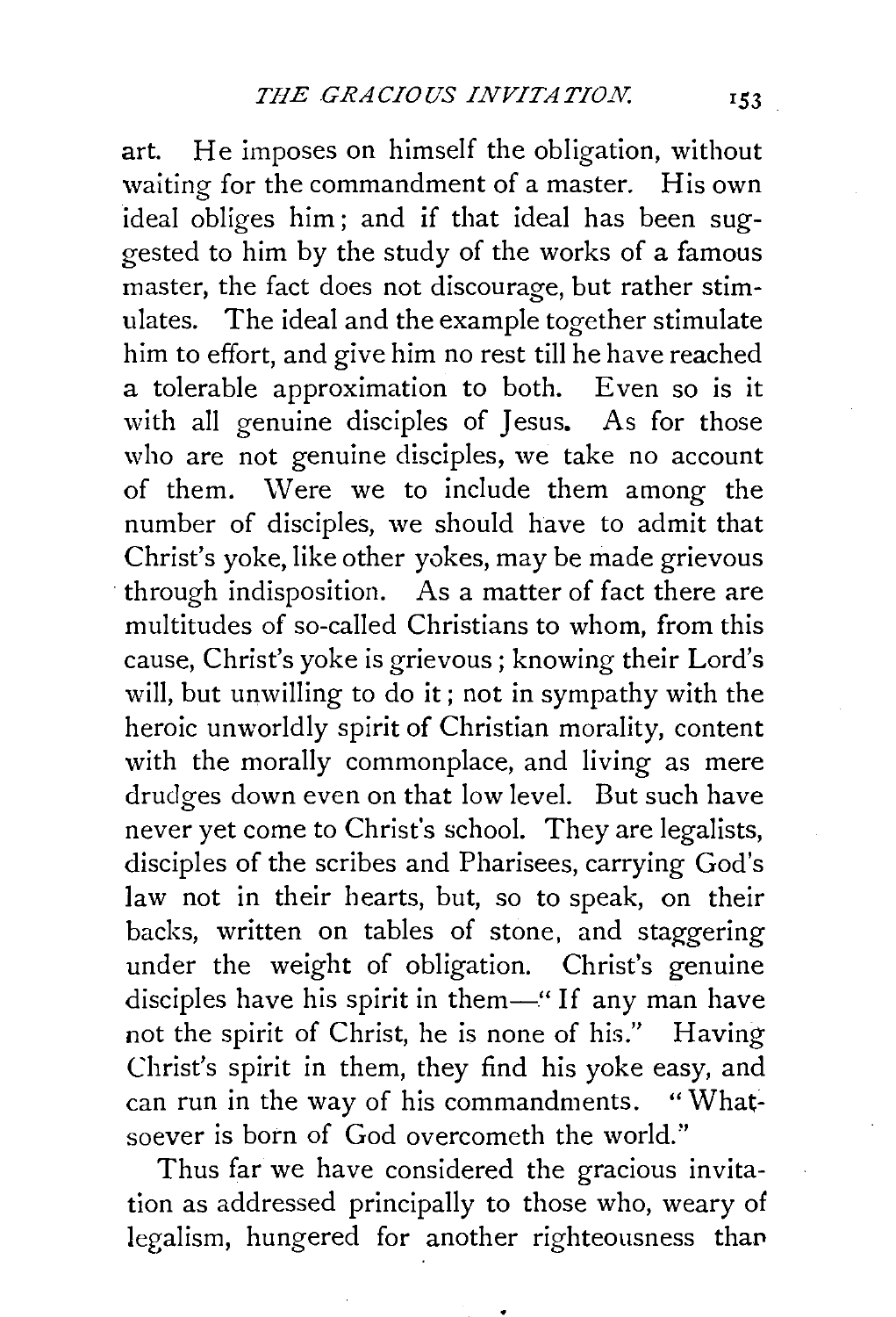that of the scribes and Pharisees. It was worth our while to dwell at considerable length on this view of the passage, because, when regarded from this point of view, the words have an important bearing on the question how far Jesus meant to set aside the Jewish law. On this subject He was comparatively reticent. The number of his express utterances thereon are very few, and we are left to gather his mind rather from the undercurrent of his teaching than from explicit formal declarations. Nowhere in the Gospels, for example, do we find such a saying as that of Paul, "Circumcision is nothing, and uncircumcision is nothing, but the keeping of the commandments of God." 1 If such a word had been found among the sayings of the Church's Head, it would have saved much trouble in after days. And yet who does not feel, in reading the Beatitudes, or this gracious invitation, that Christ *means* what Paul *says* ? Circumcision, ritualism, legalism, are nothing to Him who issues this invitation. He addresses Himself to men in the same state of mind as Paul when he had come to see that legal righteousness was futile; and those who respond to his call will pass into a spiritual condition essentially analogous to that of the Apostle when he was converted to Christianity. Hence if we wish to know what the rest Jesus promises in its fully developed form is, we have but to inquire what Paul gained when he ceased to be a Pharisee and became a Christian. Through the case of Paul we may learn what Jesus undertakes to do for humanity at large; the experience of the Apostle of the Gentiles being as it were typical of the universal experience of man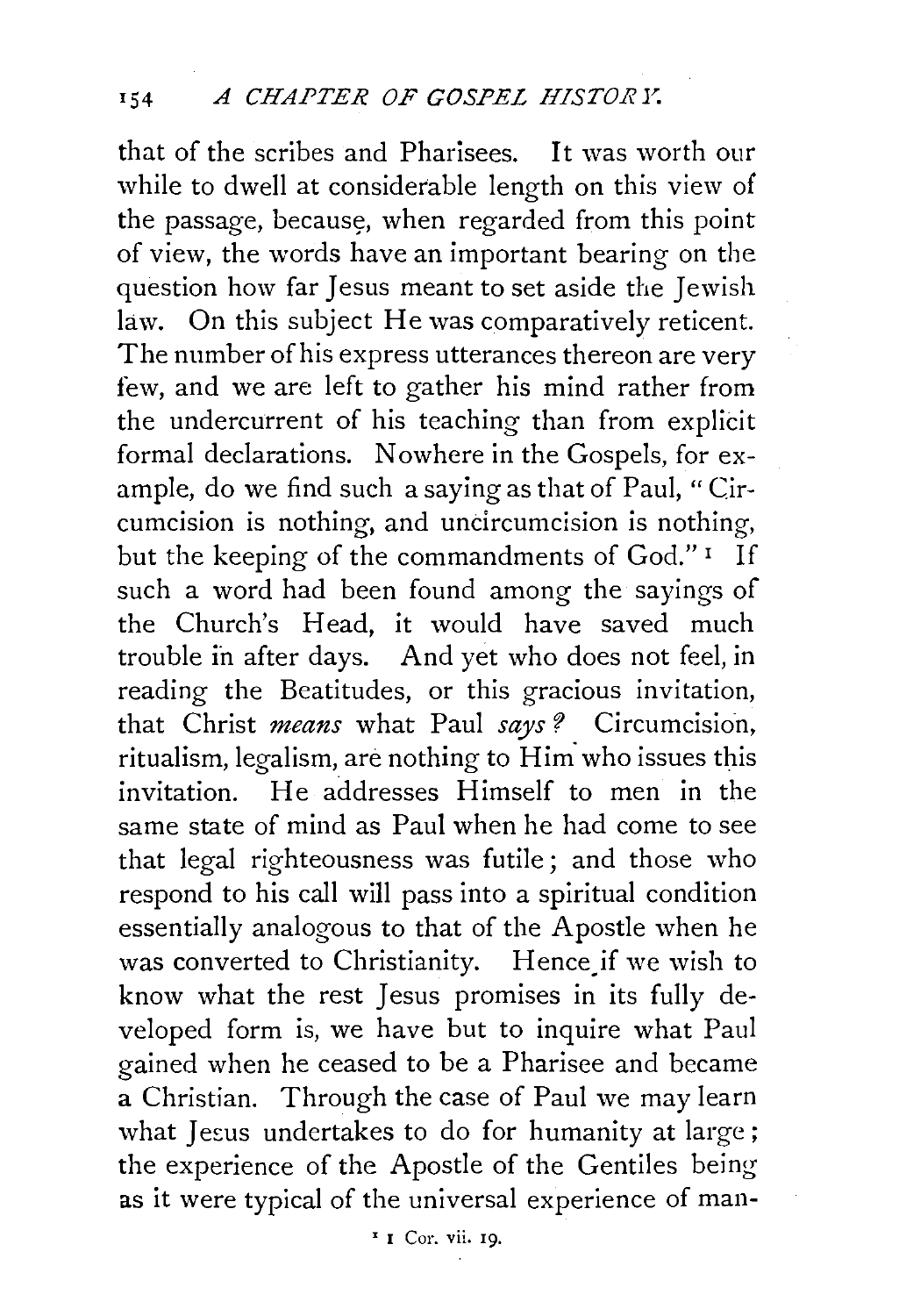kind, helping us to know in its full extent man's need, and Christ's ability to meet it.

From St. Paul's Epistles we learn that he found ir. Christ three forms of rest : rest to his *conscimce,*  through deliverance from sin; rest to his *mind*, through the knowledge of God; and rest to his *heart,* in an object of affection whom he might love with all the enthusiasm of which he was capable, without risk of idolatry. All these things men need. Each part of their nature has its own peculiar burden, and unless Christ can deliver from all the three burdens He is not entitled to say without qualification to the labouring and heavy-laden, " Come unto me, and I will give you rest." Paul being witness, Christ is able to remove all these burdens. With reference to the first, the burden of conscience, he represents Christ as removing it by bearing men's sin in Himself. "He hath made him to be sin for us, who knew no sin ; that we might be made the righteousness of God in him."<sup>I</sup> With reference to the second, the burden of ignorance, he represents Christ as removing it in virtue of his being the Incarnate Wisdom, the Revealer of God, "in whom are hid all the treasures of wisdom and knowledge," "who is of God made unto us wisdom," whom to know it is worth one's while "to count all things but loss."<sup>2</sup> With reference to the third, the burden of an empty or selfish heart, he represents Christ as removing it by taking possession of the heart through his self-sacrificing love, and moving it to adopt in turn, as its principle of life, the spirit of self-sacrifice. " The love of Christ constraineth us; because we thus judge, that if one died for all,

 $\frac{1}{2}$  Cor. v. 21.  $\frac{1}{2}$  Col. ii. 3; 1 Cor. i. 30; Phil. iii. 8.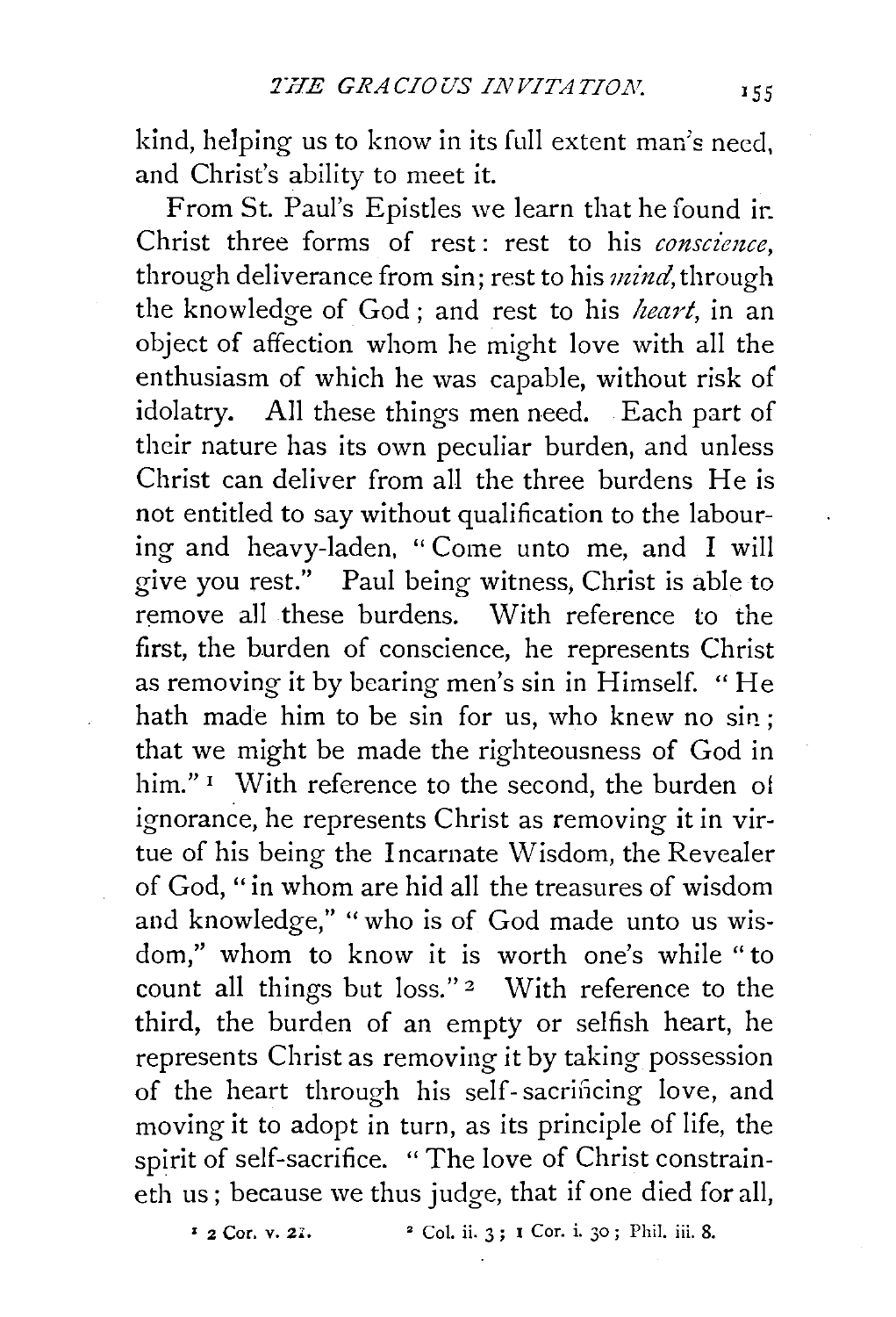then all died : and that he died for all, that they which live should not henceforth live unto themselves, but unto him who died for them, and rose again." <sup>1</sup> And Paul's testimony is confirmed on all these points by multitudes of Christians who have had similar experiences. Still, as of old, the Cross speaks peace to troubled consciences, doubtless through the medium of diverse theologies and theories of atonement, but essentially in the same way for all. Still, too, as of old, Christ proves Himself able to relieve perplexed minds of the heavy burden of ignorance concerning God and human destiny. The Son reveals the Father. To those who cannot be content with the unknown God of modern philosophy, and who feel the mystery of life like an intolerable burden on the heart, who in effect offer up the prayer of the old Greek poet-

> Pity our eagerness to know From whence we come and whither go: How stole into the world, and why, Sin, and her daughter, misery. Teach us to whom among the blest Prayer must be offered and sin confest That the heavy-laden and sore distress'd May to their weary souls find rest $2-$

to such Jesus replies : "I am the way, the truth, and the life. He that hath seen me hath seen the Father. God is a Father. I, the Son of Man, am also his Son ; in and through me, ye, too, are sons of God." Such, in brief, is Christ's theology. Most satisfactory, rest-giving theses, truly, to those whose

<sup>&</sup>lt;sup>1</sup> 2 Cor. v. 14.

<sup>&</sup>lt;sup>2</sup> Fragment of Euripides, translated by D'Arcy W. Thompson in Saies. *Attici*, p. 183.